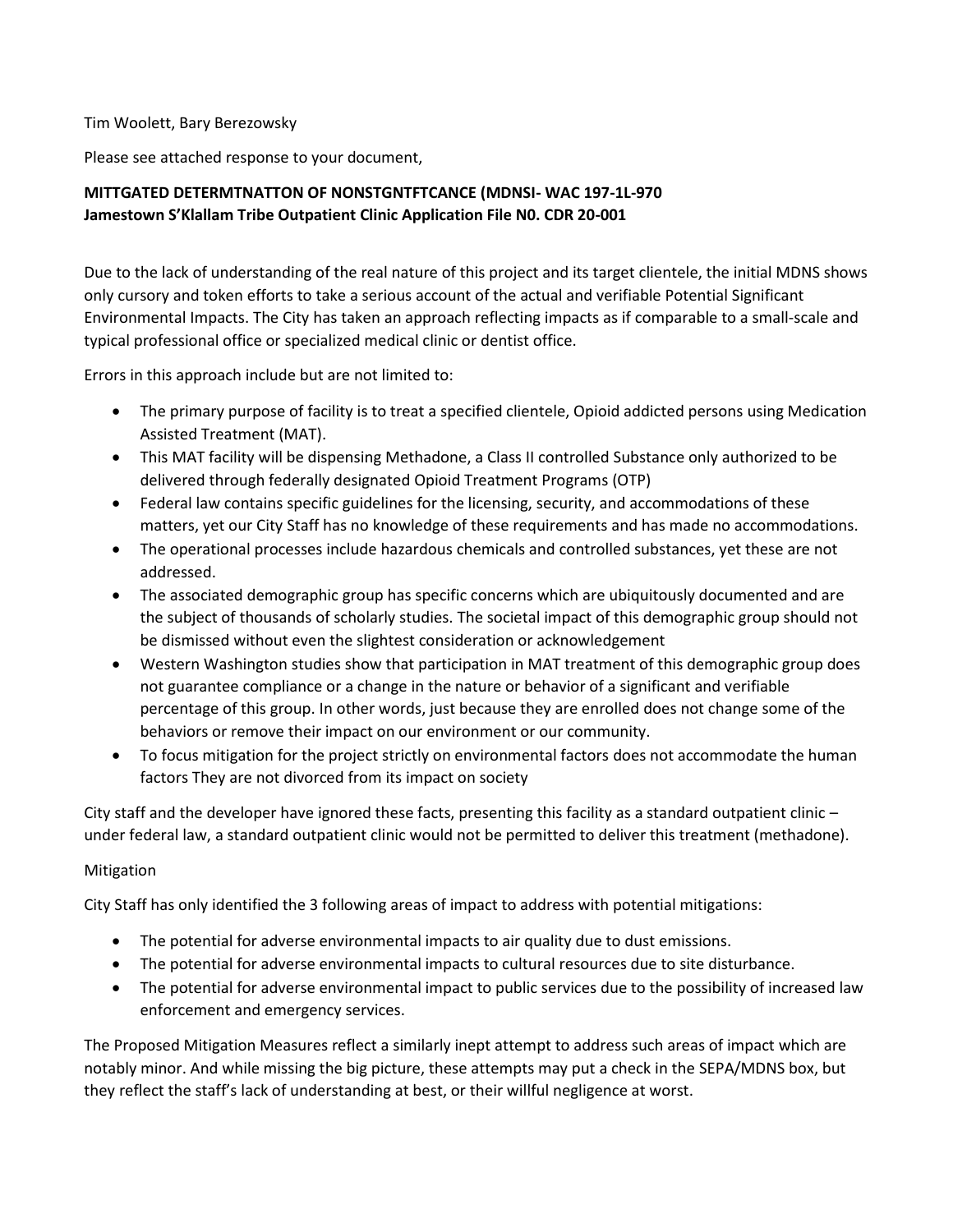With this in mind, my efforts to identify and propose mitigation measures for the given Environmental Checklist are included as a response to this checklist. There is much overlapping subject matter as an environmental expert would understand. What affects water, affects the earth, and so forth. It is difficult to separate these concerns and mitigation attempts into the appropriate silos without repetition or overlap.

I am not an expert on this approach, however I do consider my knowledge on the subject matter of drug addiction, treatment and its social impacts to be extensive.

### Sovereignty:

Due to the Developer's status as an independent nation, there are distinct delineations that disallow oversight under the guise of "Self Determination" clauses in treaty and law. I am also not an expert on these, however the impacts to our community are amplified when we lose all ability to manage, oversee, or participate in the project as we would with an ordinary project developer. This condition should be considered as a significant impact. Under different circumstances which do not involve federally regulated controlled substances, medical, behavioral and criminal concerns, public oversight may not be an issue. However this facility involves all of these, yet our ability to monitor compliance with either legal or licensing compliance, or basic accords like the suggested neighborhood agreements are hollow promises. Even the Washington State Department of Health is prohibited from oversight of its very own licensing agreements. [DOH Weisman Letter](https://8f2579f1-38b1-4f91-8058-7916b774a58b.usrfiles.com/ugd/8f2579_ac362dfb3474435fa5ae2fdbd819d187.pdf)

Therefore, a Limited Waiver of Sovereignty is a critical mitigation strategy and must be included. Yet there is no mention throughout the MDNS document of this strategy, essentially giving a carte blanche to the developers for whatever they want, and the citizens of Sequim are left holding a bag full of empty promises.

Furthermore, the site is designated as an Economic Opportunity Zone. The name implies some sort of economic opportunity for the City of Sequim. Yet the Developer's current medical facility is exempt from taxes, and there is no reason to believe this one won't also be exempt eventually, despite the offer to pay taxes on a small part of the land. We have analyzed the holdings of this developer and throughout Sequim City Proper they currently avoid over \$75,000 annually in property taxes alone. In addition, the process of graduating the Fee Simple Absolute Land into Tribal Trust moves it even further out of reach of City control and tax revenue. Without specifically denying this conversion and including this matter in a Limited Waiver of Sovereignty, we have no guarantee that the property, and perhaps eventually the entire zone, will become a NO Opportunity Zone for the City of Sequim.

Under the circumstances of the ongoing COVID-19 epidemic, my ability to respond to this document fully has been impaired due to the City of Sequim policy disregarding this public health emergency and moving ahead undeterred. Additional time should have been allowed to accommodate the responses from the community and interested parties, yet they have declined to do so.

This and other actions and statements by city staff have shown an approach towards this project more akin to advocacy rather than oversight. I have contacted the State Department of Ecology for guidance on this matter. In the interim, please accept my comments on the MDNS below.

Jodi Wilke Save Our Sequim Chair Party of Interest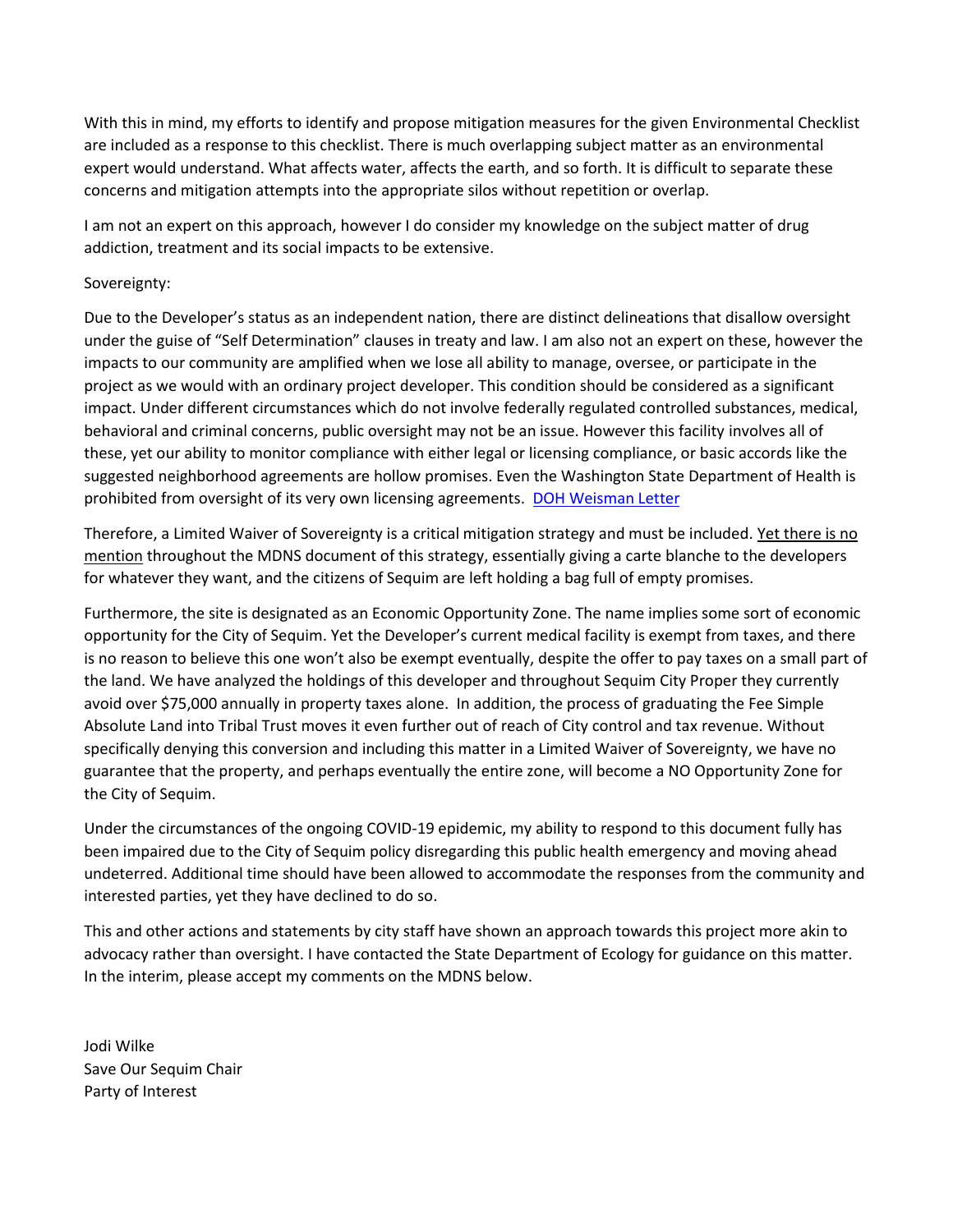### **STATE ENVIRONMENTAL PROTECTION ACT CHECKLIST:**

### **1. EARTH**

… Any potential for adverse environmental impacts due to clearing, grading, or filling can be mitigated through the City of Sequim's clearing and grading requirements applied through the Site Construction Permit."

"*…. construction, stormwater infiltration capabilities, erosion and sediment control, wet weather work, hazardous material studies,"*

### **Concerns**:

- 1. According to nearby residents, Evelyn Shaw, owner of the Shaw family farm, prior work done on clearing the irrigation ditch resulted in sediment and organic material residual flowing downstream into their property. The materials obstructed flow to their irrigation pump system and clogged their pump, resulting in an expensive repair.
	- a. No plans are presented to acknowledge this potential during or after construction
	- b. No remedy is suggested to avoid or mitigate this potential
- 2. Damage to tree line as a result of burying the irrigation ditch. These trees are part of a micro-ecosystem, providing homes and shelter for assorted wildlife on the property. As such they produce a sort of miniriparian zone that should be protected. Similarly, the existing water supply provides life to the trees and animals within this zone. Sequim is naturally an arid micro climate area and access to water is crucial for plants, trees, and wildlife.
	- a. Disruption of this water supply would weaken the health of this zone and detrimentally affect the wildlife as well as the trees that shelter it.
	- b. It would also create a hazard as the trees die from lack of water and fall over.
	- c. Excavation for piping the water supply would also weaken root systems and cause additional vulnerability to this important wildlife feature.

### **Potential mitigation measures:**

Protect rather than eliminate this important natural feature.

Provide public access to enjoy the serenity and fascination of a running stream within this housing area. The stream/irrigation canal is within approximately 200 feet of a housing community and neighborhood. The historical disuse and vacancy of the property has likely permitted a sort of unofficial public access point. A sudden change in ownership should not prohibit access to this feature, especially for a facility that is purported to be a public facility offering a public benefit. Is it right to limit that benefit to exclude the surrounding community from enjoying this natural habitat? We recommend a park-like setting to enhance the natural beauty and fascination that draws people and animals to water. A riparian zone should be established on both sides of this feature to protect it in perpetuity.

Consider a public endowment and dedication of this water feature and park to the people and city of Sequim. It could be titled, "Healing Stream Park" in commemoration of the facility name as proposed originally (the second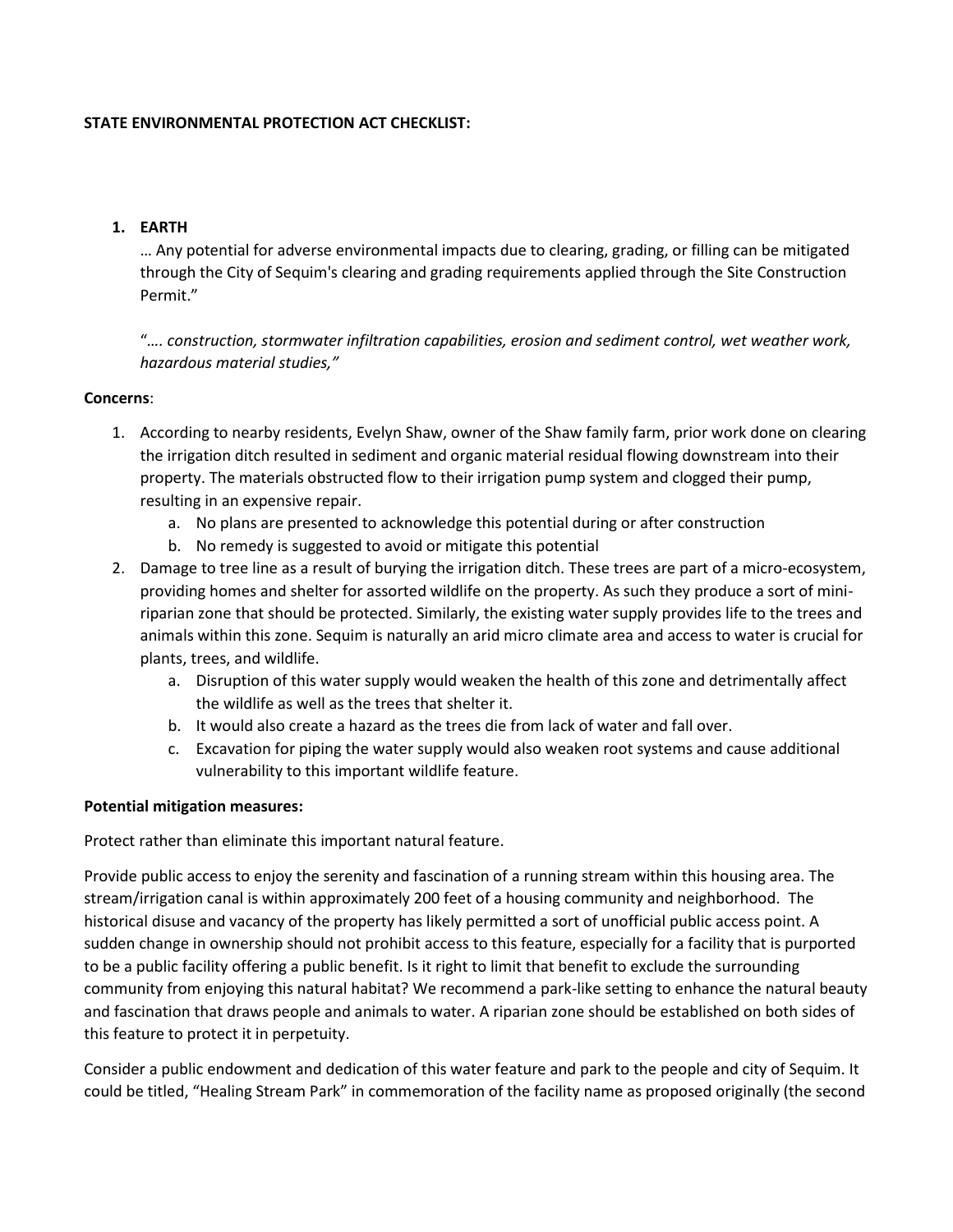renaming was the Jamestown S'Klallam Healing Campus) and as a sign of respect for the historical significance of the stream in the context of Sequim's irrigation heritage, and as a sign of hope for the success of the proposed facility.

The Department of Natural Resources (DNR) recommends a 100ft buffer for type 4 stream type

### [Riparian Zone Strategies from WA State DNR](https://www.dnr.wa.gov/Publications/lm_hcp_rfrs.pdf)

Such a strategy would also have the effect of protecting the Shaw Family Farm irrigation and water supply for their apple orchard and beef cow production. Non-disruption of this water feature would maintain the current status quo and avoid disruption of this important resource to the farm and other downstream concerns.

Maintaining the open water feature would also preclude roadway access from being built through and over the stream. As the developers are well aware, City of Sequim has been considering such a project as a bypass for Washington Street.

- It would be detrimental to the Shaw farm to build this through to connect the proposed facility due to significant traffic and disruption to the cows, as well as added air and water quality concerns.
- A roadway bypass to the proposed facility would be a detriment to the local community since it would encourage significant traffic flow.
- Any such bypass connected to the proposed facility would stand to benefit the developers project at the taxpayer expense as the traffic would have this facility as a primary destination.

### **2. Air**

*"During dry periods the proponent will be required to employ the use of watering all dust generating surfaces a minimum of three times daily or more as needed during construction phase of the project. Alternative non-chemical methods may be considered for approval by the City of Sequim."*

### Concerns:

Dust and noise from construction is largely unavoidable. However, the recommended treatment using water three times daily should be adequate. We are curious and would like to be given examples of the non-chemical methods mentioned above. Likely there is no concern, however in the interest of submitting a complete MDNS we would like to know what the developer or City had in mind when the above statement was included.

### **Potential mitigation measures:**

- 1. Consider the above suggestion to develop the irrigation canal as a "Healing Stream Park". The existing tree line would act as a dust and noise barrier shielding the nearby housing community from construction activities
- 2. Consider (below) suggestion to arrange the site plan in such a way as to provide an actual buffer from the nearby housing community and the Shaw Family Farm. The developer's statements that such a buffer exists is currently unsupported as demonstrated by the site plan.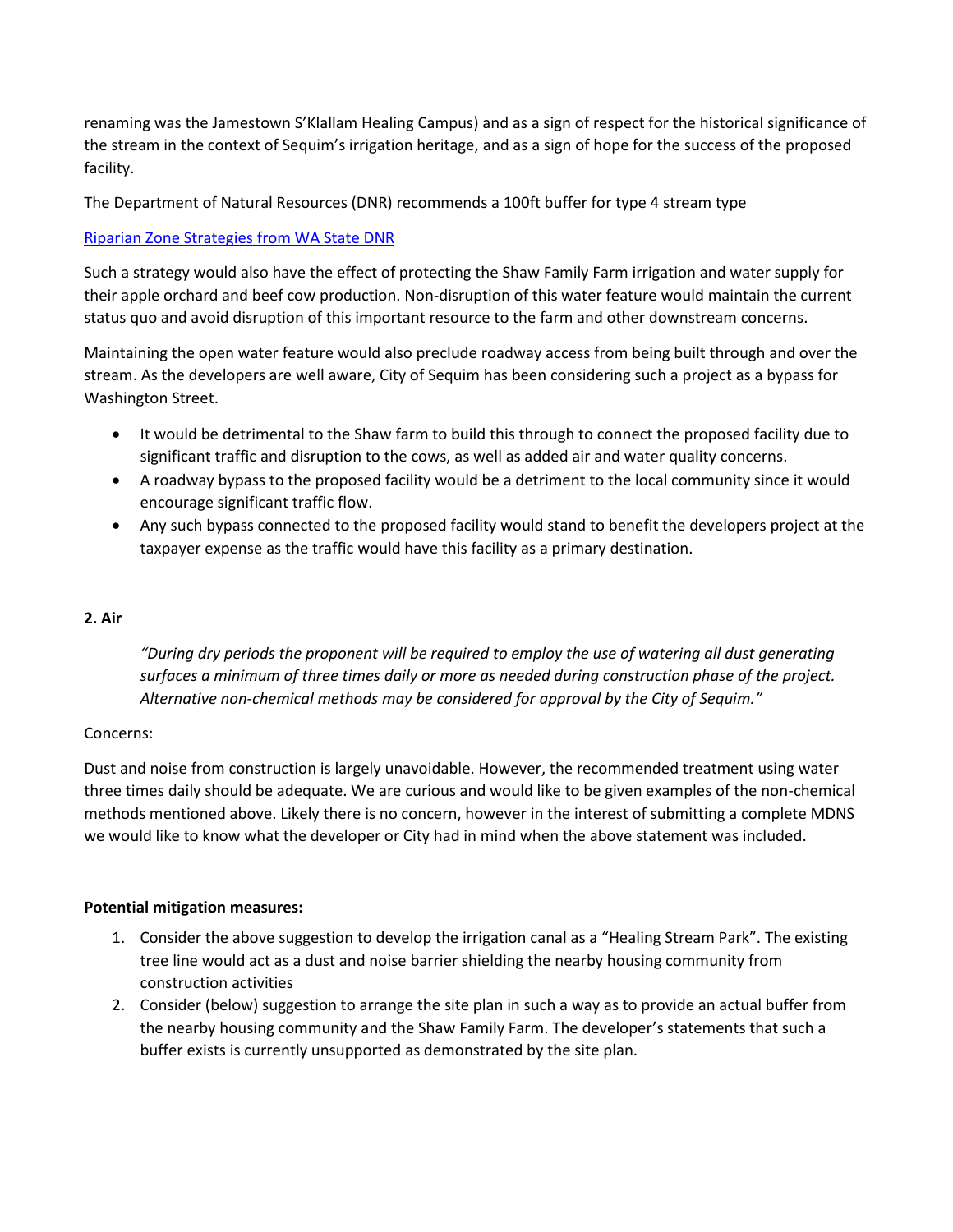3. Further displacement of site activities to the South West corner and a wider disbursement of the various structures across the property would ensure there would not be a slow sprawl towards the projected but denied Phase II expansion of the MAT (10,000 sf) and Psychological inpatient facility (not permitted)

## **3. WATER**

- a. Surface Water: Staff concurs with the checklist description
- b. Ground Water: Staff concurs with the checklist description. Because the City of Sequim has no stormwater system, all proposals must treat and/or infiltrate stormwater runoff on site. Methods include, but are not limited to, individual on-site infiltration trenches or drywells, raingardens, and stormwater infi ltration/retention ponds.
- **c.** Water Runoff: Staff concurs with the checklist description. As provided above, City of Sequim standards require that all proposals treat and/or infiltrate stormwater runoff on site consistent with the DOE Stormwater Management Manual for Western Washington, 2012, updated 2014.

### **Concerns:**

- 1. Water infiltration is suggested using common onsite soil and groundwater infiltration trenches, dry wells, etc. by naturally occurring systems. This project is a Drug Treatment Program exclusively, not a residential or farming concern in nature. We can anticipate hazardous materials to be integral to the outflow. As such the concern of this outflow making its way into the existing groundwater, irrigation system, and Dungeness River system. Whether directly or through groundwater this presents a concern for potential water pollution downstream.
	- a. There is no adequate mechanical system for on-site storm water decontamination and reclamation
	- b. There is no acknowledgement for the potential of hazardous waste or medical / pharmaceutical metabolites that may infiltrate the groundwater or irrigation systems.
	- c. There is no attempt to prevent or evaluate the potential for hazardous petrochemicals or medical / pharmaceutical waste or metabolites entering the Dungeness river system.
	- d. There is no protection offered for any members of the community who might be affected by these potential hazards
	- e. There is no protection for any members of the irrigation system downstream, nor does there appear to be any attempt to contact them or involve them or their concerns.
- 2. There is no possible oversight, mitigation or remedy for any of these concerns as long as tribal sovereignty remains intact.

## References:

[Methadone and metabolite urine concentrations in patients maintained on methadone.](https://www.ncbi.nlm.nih.gov/pubmed/14516485) NIH [Methadone Creates Harmful Byproducts in Treated Drinking Water](http://wcponline.com/2015/10/21/methadone-creates-harmful-byproducts-in-treated-drinking-water/)

## **Potential mitigation measures:**

1. A comprehensive plan to protect water quality is as elusive as water itself. Taking the perspective that water quality is established as variable x prior to the proposed project: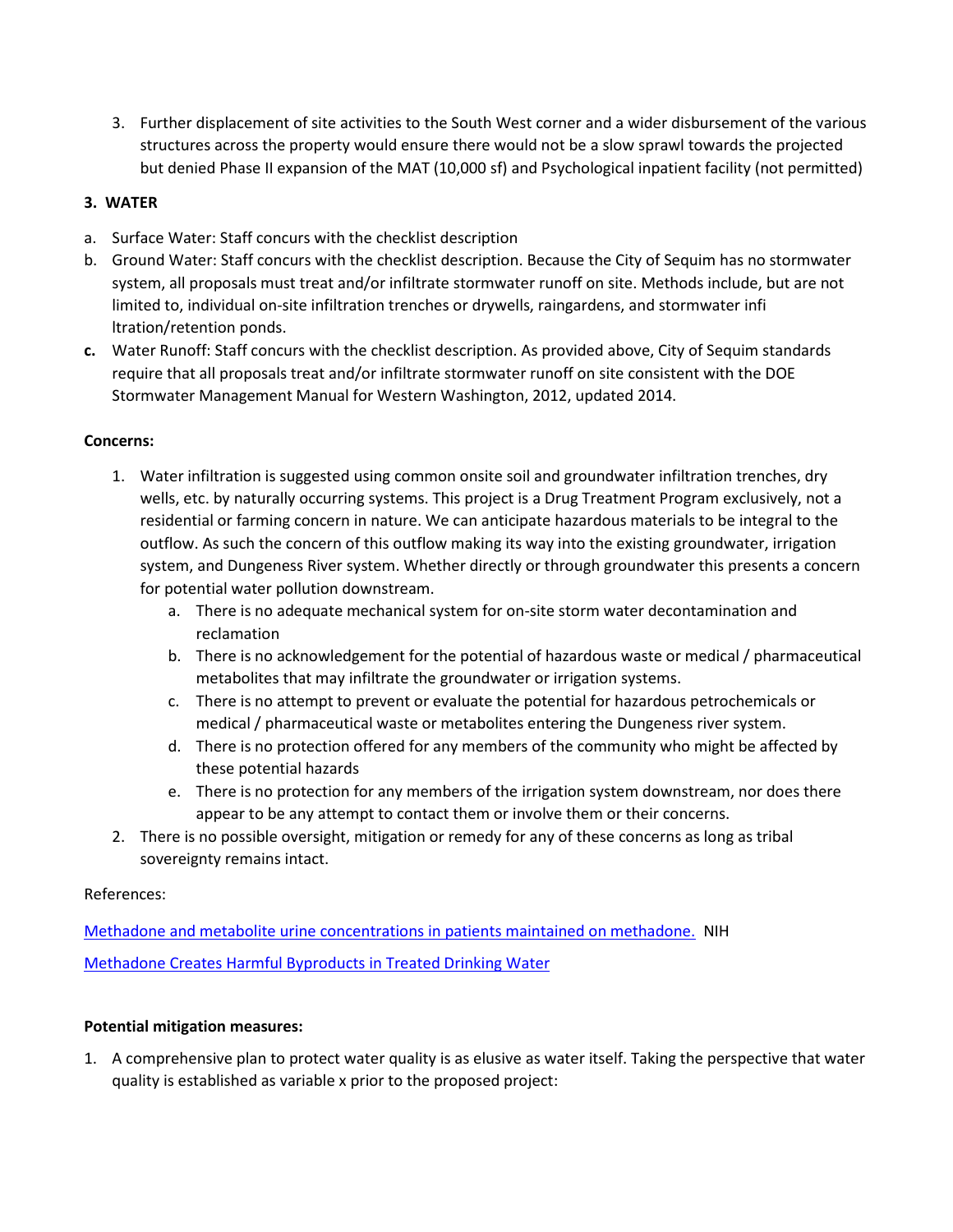- we can anticipate impact from construction as a temporary negative impact (- c)
- This construction impact will dissipate when complete, and over time become negligible  $(+c)$
- However, the presence of the building and parking lot structure in a static state (uninhabited) is a change to the pre-existing land and an obstruction to the natural ground surface. We can represent this as a negative impact of the static project (c-P)
- We can also anticipate a negative impact of the human factor ultimately intended to travel to and occupy the project, and represent this factor as a negative (-H)
- Behavioral components well documented and cited throughout this document necessarily increase the H factor.

The final calculation shows that the net impact is necessarily a net negative:  $[-c + (c-P) + (-H)]$ 

- 2. In order to take a protective stance strictly in favor of water and soil quality, and to prevent an unmitigable impact to these resources, AND due to the unpredictable behavioral concerns of the target clientele as a demographic group, we can anticipate the following needs:
	- 24 hour public restroom and shower facilities to encourage sanitary practices
	- These facilities must be monitored by security personnel to discourage injection drug use and other criminal behavior or violent crime inside bathroom or shower areas
	- 24 hour shelter or housing to deter camping for clients unable to manage the long commutes necessary for a 4,000 square mile service area. Open planning and public discussion is needed to evaluate both a clean/sober facility and low barrier shelter as these will serve different clients and should not be comingled [\(Swinomish looks to add housing](https://www.goskagit.com/anacortes/news/swinomish-looks-to-add-housing-to-didgwalic-wellness-center/article_3d220e80-5346-11ea-ac80-ef7a14b77623.html))
	- Syringe disposal boxes on site
	- Syringe exchange program on site with verified return / registration of syringes to prevent diversion or abuse of the exchange [\(syringes used in black market\)](https://www.npr.org/2015/01/03/374560431/needle-exchange-program-creates-black-market-in-clean-syringes)
	- Fenced walkways along ingress and egress to site to limit access to private properties
	- Onsite 24 hour security to enforce compliance.
- 3. Changes or additions to Sequim Municipal Codes is necessary as follows, including law or code enforcement staff who are capable, authorized and empowered to enforce such laws or codes:
	- Banning public urination/defecation/exposure
	- Littering, with enhanced punitive measures for hazardous or dangerous materials
	- Code prohibiting substandard housing with enhanced punitive measures for erecting such structures or neglect of proximity to same resulting in unsanitary conditions, hazardous, biological or chemical waste or other health risks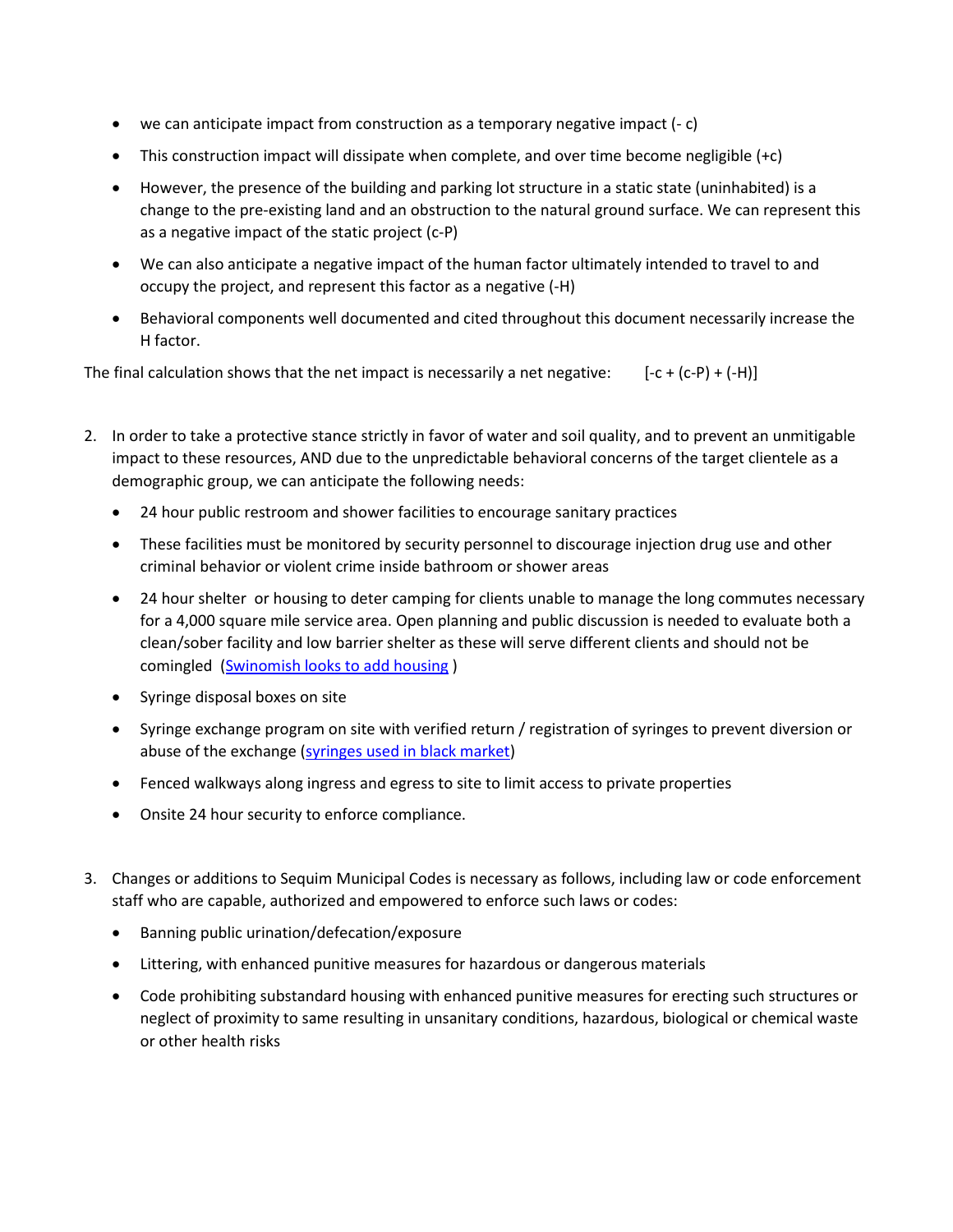- Code prohibiting unauthorized fire, flame or incendiary devices whether used for cooking or for preparation of injectables (Safe injection site may be required as an alternative to illegal use of such incendiary devices, hazardous chemicals or dangerous (sharp) instruments.)
- Enhanced measures to address contagion whether knowingly or unknowingly perpetrated
- Punitive measures to extend to project management for failure to control clientele as promised in multiple public forums, news articles and developer's "[Community Response Plan](https://jamestownhealingcampus.org/wp-content/uploads/2020/01/Community-Response-Plan-Jan-27-4842-8261-9569.pdf)"
- Health department involvement in drafting and enforcing applicable regulations and punitive measures.
- 4. Modification of City of Sequim vision statement. In order to comply with GMA the vision statement for the City of Sequim would need to accommodate this change in focus on the city's definition of rural character. A statement including Sequim as a community welcoming to all who struggle with drug addictions (and future phase II would require inclusion of behavioral health concerns) would need to be added if the city wishes to remain truthful in their focus on Sequim's raison d'etre. To promote daily influx of a clientele exceeding 5% of the city population and not include that in the city's vision seems dishonest.
	- Approval of city merchants would be recommended
	- Approval of tourism and chamber of commerce recommended
	- Consideration of the public concerns may generate controversy

### **KEY MITIGATION PRINCIPLE:**

A **limited waiver of tribal sovereignty** is required to allow any kind of legal and binding recourse for degradation or contamination of affected water and soil systems by either natural stormwater runoff or by unsanitary practices attributable to present or former program participants or associates.

A limited waiver of tribal sovereignty is required to permit administrative oversight of all present or former participants, for the purposes of identifying such sources of contamination as may be attributable to facility through present or former migrating or commuting clients or associates

### **11. Light and Glare**

### **Concerns:**

Light pollution is a factor with any commercial or industrial facility particularly this one. Light pollution is defined as:

"*brightening of the night sky caused by street lights and other man-made sources, which has a disruptive effect on natural cycles and inhibits the observation of stars and planets*."

Oxford online

The extremely restrictive licensing, storage and security requirements confirm the need for security lighting at all times in that a facility of this sort presents specific public challenges. Because of this need, it necessarily lowers the community nighttime ambiance, increases energy consumption contributing to climate change, and potentially disrupts circadian rhythms of nearby neighbors or animals (in the case of Shaw Family Cows.) Yet we cannot see an alternative to this security lighting for these reasons: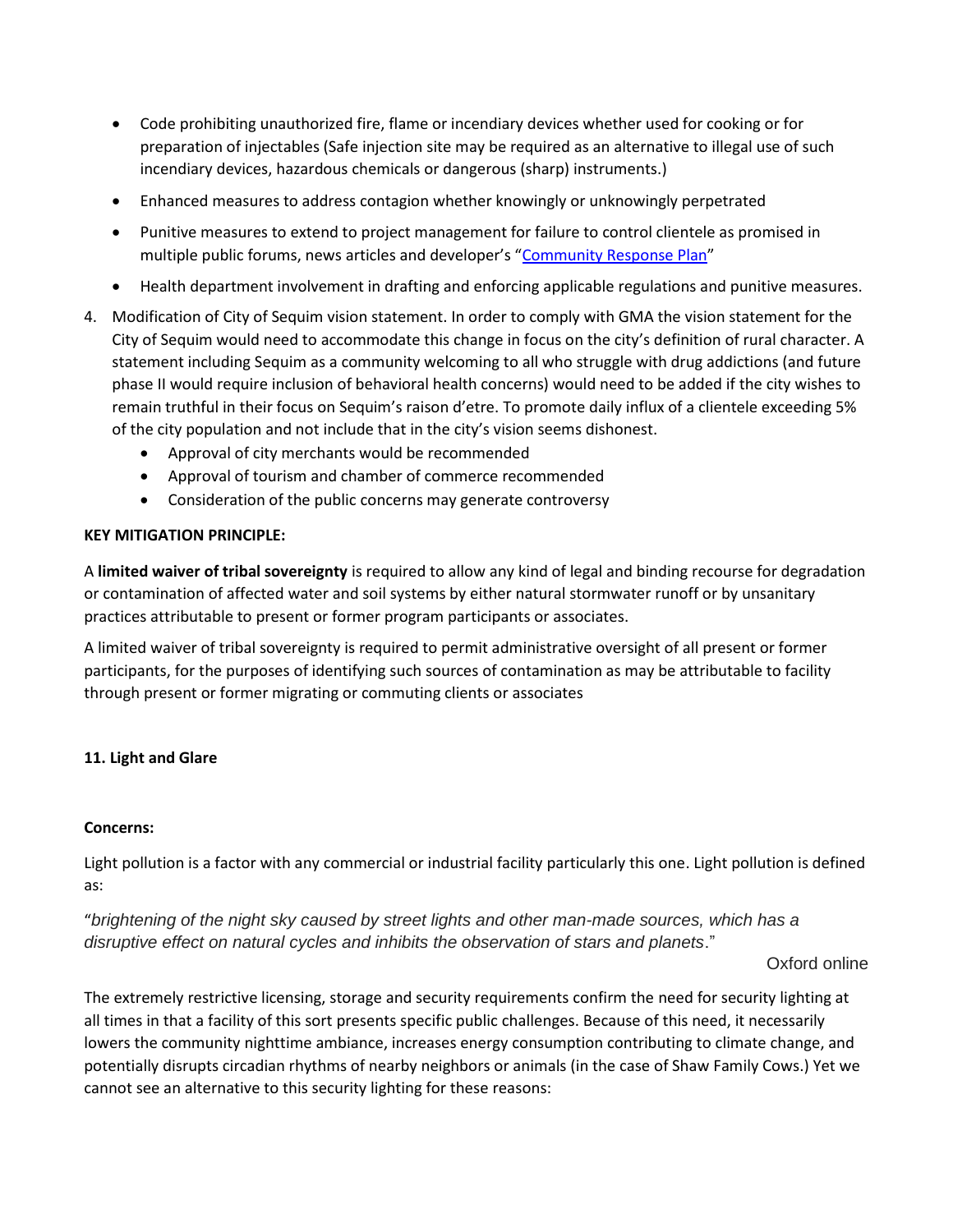- The supply of controlled substances necessary to conduct this operation is at risk of diversion into public black markets as demonstrated by licensing requirements developed with intent to prevent such diversion.
- This project is specifically associated with a clientele of vulnerable or at-risk people more likely to engage in criminal behavior than the general population.
- Persons in treatment are also likely to commit crimes or be criminal justice involved
- The potential for unauthorized nighttime vagrancy, trespassing, or habitating on or near the property is increased according to Anacortes model concerns.
- The concept plan has a set aside area for future housing as yet undefined which could attract or ultimately accommodate a temporary encampment site.

Light Pollution – [Oxford online dictionary](https://www.lexico.com/definition/light_pollution)

[RCW 71.24.585 Licensing Requirements](https://apps.leg.wa.gov/rcw/default.aspx?cite=71.24.585)

Chapter 69.50 [RCW UNIFORM CONTROLLED SUBSTANCES ACT](https://app.leg.wa.gov/RCW/default.aspx?cite=69.50)

[Drug users more likely to engage in criminal behavior](https://www.researchgate.net/profile/Trevor_Bennett2/publication/223551712_The_Statistical_Association_between_Drug_Misuse_and_Crime_A_Meta-analysis/links/59df23b0aca27247d7aa8261/The-Statistical-Association-between-Drug-Misuse-and-Crime-A-Meta-analysis.pdf)

[Anacortes MAT Facility provides tents, sleeping bags, hygiene kits](https://www.goskagit.com/news/local_news/swinomish-wellness-center-shares-successes-challenges/article_ed1469ae-f730-542e-bfd0-8d1db2db66b0.html?fbclid=IwAR0z24Q4rIZG1lTUlPa1ny86KnZZBPKylqntBM_06AOCVDA_90oY5H8537U)

### **Potential mitigation measures:**

The site plan included shows a multi-phase plan including inpatient facilities that are disallowed on this site, zoning does not permit it. This portion of the proposal must either be included and considered in the permit process or excluded and abandoned. Piecemeal project development in order to avoid restrictive zoning laws is shown by legal precedence NOT to be allowed. (*Murden C[ove Pres. Ass'n v. Kitsap County](https://b64a87f6-14ec-4eec-8fb5-67cdcaa42cb3.filesusr.com/ugd/8f2579_a7f5916a50c04644bccdbf3453ed4e2c.pdf)*)

- 1. We propose to rearrange the site plan, in order to ensure and commit to the developers promise that they are not maneuvering their project in such a way as to accommodate a future phase II, and ultimately to reduce the impact of the exterior nighttime security lighting of the "Phase I" or complete project as follows:
	- Place the parking lot and high demand areas towards the south portion of the property facing the highway 101 corridor.
	- As such, the nighttime security lighting is less likely to impact or intrude in the health and wellbeing of the nearby community and farm.
	- This will also provide a full-frontal unobstructed mountain view for the clinic.
	- Due to the existing berms, Highway 101 will not be visible or objectionable
	- This will also reduce heating costs as the solar frontage of south-facing windows will effectively heat the building.
- 2. In consideration of impact to the ecology, climate change and energy consumption we propose the following:
	- We recommend using the lowest lumen and energy conserving lights feasible to provide adequate security.
	- We recommend solar powered systems wherever possible.
	- We recommend installing motion sensor devices to trigger lighting and surveillance for added, lowimpact security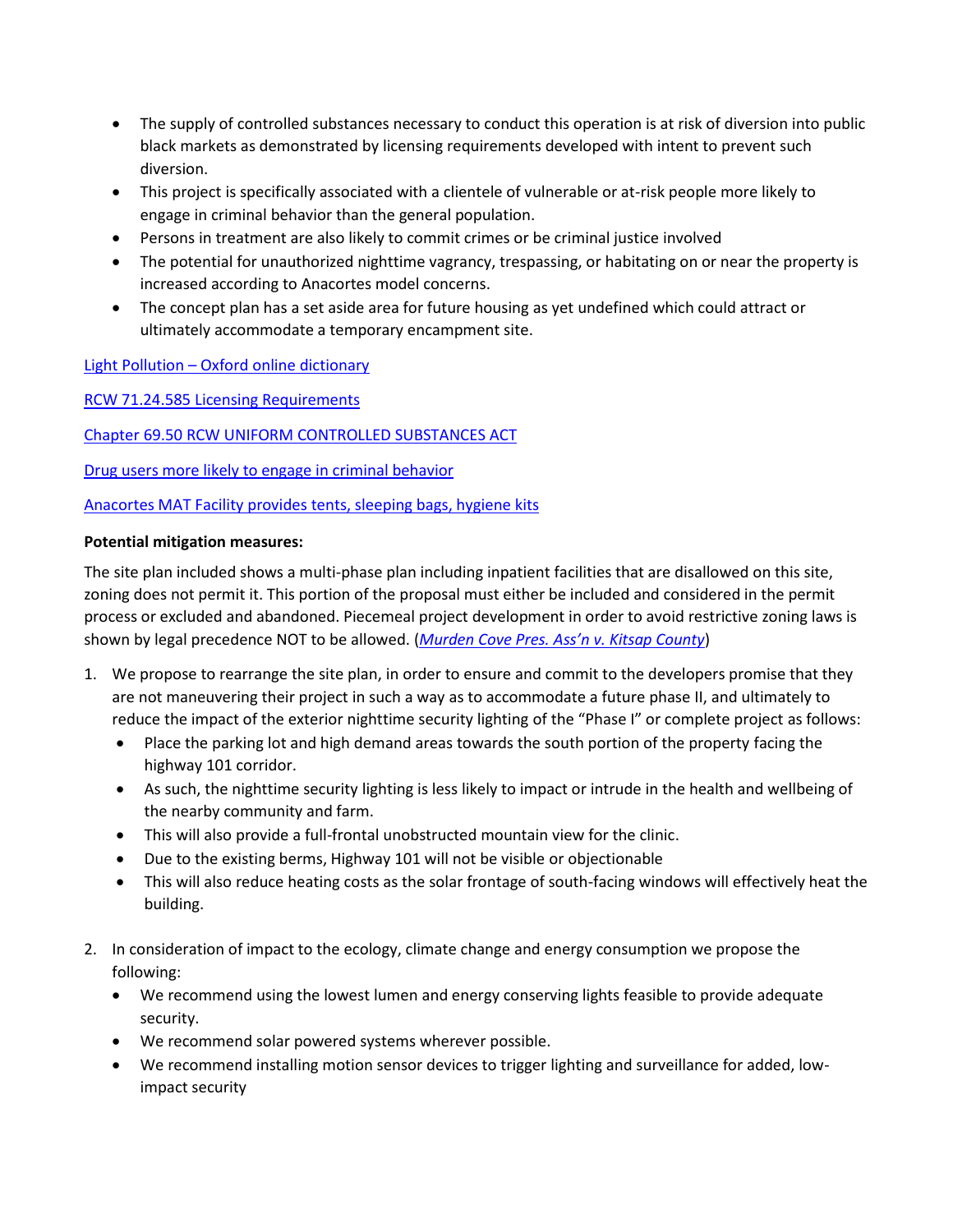• Without the ability or desire to fully fence the facility, we recommend full time night security personnel in addition to the standard daytime security personnel already required by law for licensing an OTP

## **KEY MITIGATION PRINCIPLE:**

In order to maintain oversight of these security measures over time, a **limited waiver of tribal sovereignty is necessary** authorizing such oversight in perpetuity. Currently all DOH and federal, state, or local municipality oversight is prohibited for any Indian Healthcare Clinics or FQHC's

In order to maintain this agreement allowing oversight through a limited waiver of tribal sovereignty, the developer must agree to refrain from ever placing this property into trust, or changing from a fee simple absolute property to any other sort.

- 4. PLANTS
- 5. ANIMALS

**Comment**: There are conflicting statements in the completed SEPA checklist

Section 5a of the completed checklist states the following:

*"Per the DOE, Northern Spotted Owl, Winter Steelhead, Coho, and Pink Salmon Odd Year inhabit the site. However, the irrigation ditch is used for irrigation purposes and does not have fish."*

Section 5c of the completed checklist states the following:

*"The site is part of the migration route for the winter steelhead, coho, and pink salmon odd year."*

If the site is part of migration routes of the northern spotted owl, winter steelhead, coho, and pink salmon, or if these species inhabit the site, the MDNS should address potential adverse impacts that the project would have on these species in a more detailed analysis.

The statement in the MDNS that "Staff concurs with the checklist description" is inadequate An EIS should be required. These are major deficiencies in the environmental review.

## 6. ENERGY AND NATURAL RESOURCES

- Included with light and glare
- 7. ENVIRONMENTAL HEALTH
	- Included under Water and Earth
- 8. LAND AND SHORELINE USE
- $\bullet$  N/A 9. HOUSING
	- Included with Water Shelter services
	- Future housing will likely be a concern for this facility. Drawing from a 4000 square mile service area for a population that is 48%- 69% housing challenged [Syringe Exchange,](https://adai.uw.edu/pubs/pdf/2017syringeexchangehealthsurvey.pdf) [DSHS Study](https://www.dshs.wa.gov/sites/default/files/rda/reports/research-4-102.pdf)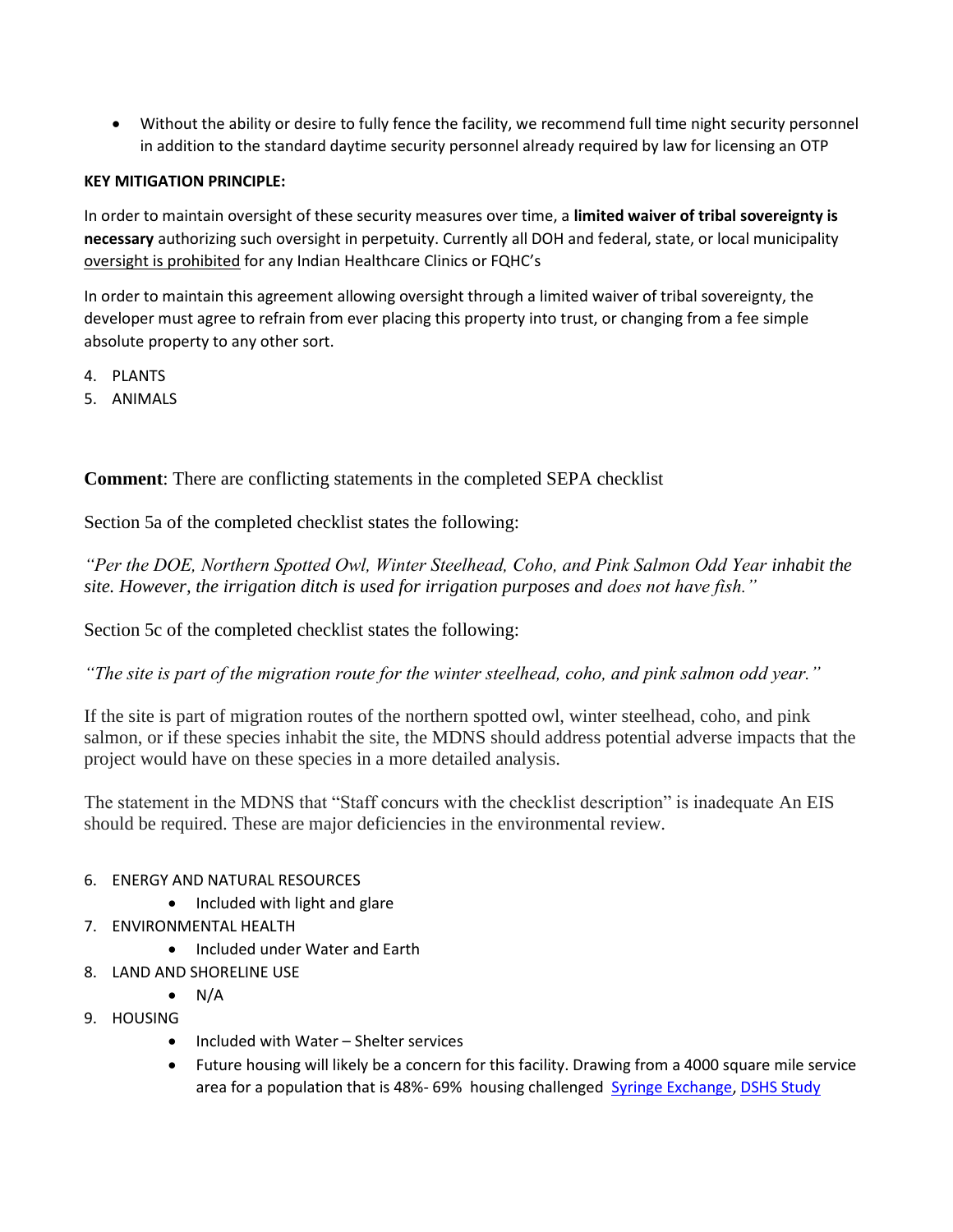• If Sequim is to alter its focus to attending to the population of treatment-seeking individuals who must be delivered to this facility by bus, van or daily commute, See above changes to Comprehensive plan to reflect this focus.

### 10. AESTHETICS

- 11. LIGHT AND GLARE- Repeated
- 12. RECREATION See proposalfor Healing Springs Park
- 13. HISTORICAL AND CULTURAL PRESERVATION

Concern that no attention is paid to the heritage of the pioneers who developed the irrigation system, bringing life into this region and creating a vast commercial basis for dairy, farming and hay production. This was the background of the area and set the stage for today's "gentleman (woman) farmers known for lavender, a cultural contribution that really put Sequim on the map.

Yet cultural and heritage concerns submitted in this report focus entirely on the heritage and identity for the tribal Developer. It cites archaeological concerns and other native artifacts. Indeed, the first thing the developer did on occupying the property was to obtain a demolition permit to destroy and remove a barn that may have been eligible for the Washington State Historical Registry. Our research was preempted by commencement of the demolition, which made that effort a moot point. Yet the point that heritage include BOTH people's heritage should be noted, for the record.

### **Potential mitigation measures:**

TO honor pioneer families and the heritage they bring to the Sequim Basin, and to protect and diversify the wildlife and water features on the property, and to encourage a more effective buffer for the last existing farm of pioneer heritage bordering the site, and to substantiate the commitment of the Jamestown S'Klallam Tribe has for a shared heritage, City of Sequim and the Developer should establish the Healing Stream Park site as previously described.

### 14. TRANSPORTATION

The transportation study provided herein has several mathematical errors that should be re-evaluated. For instance, the number of vehicles traveling out in the evening is fewer than the number coming in. Are we having overnight stays? This document also does not consider the following

- Travel in and out at full capacity of 300 patients and 40 staff members
- Travel and access to Washington Street during peak hours
- Impact to school age children during school release time
- Impact to public bus system

Further deficiency and opacity involves reference to the City of Sequim plans to develop a Washington Street bypass route, which appears to provide a direct connection to the proposed facility.

- City taxpayers should not have to pay for access to this commercial interest
- Safety study of the Prairie Street Community should be done with consideration to